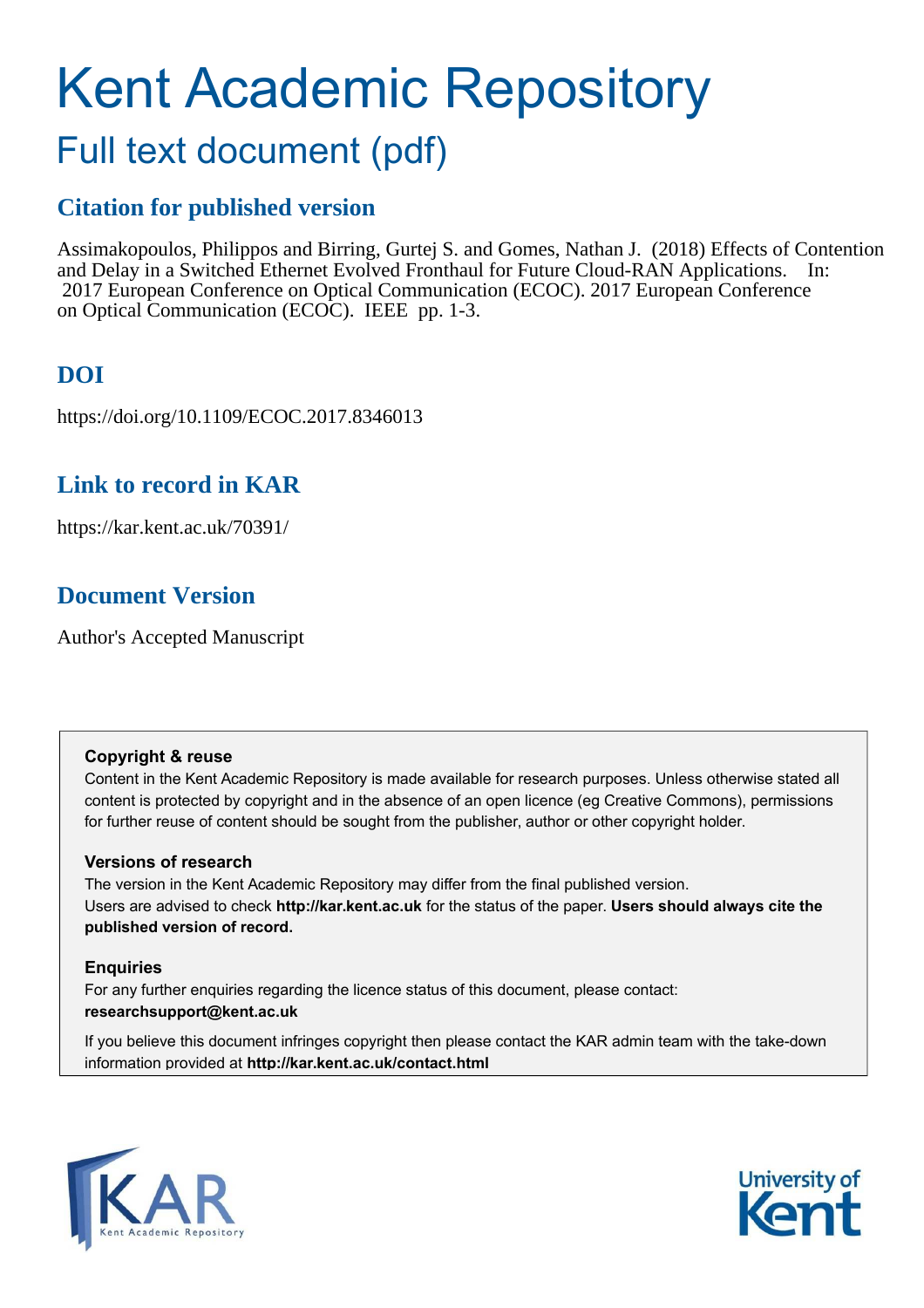## Effects of Contention and Delay in a Switched Ethernet Evolved Fronthaul for Future Cloud-RAN Applications

Philippos Assimakopoulos, Gurtej S. Birring, Nathan J. Gomes

Communications Research Group, University of Kent, Canterbury, UK (P. Asimakopoulos@kent.ac.uk)

Abstract: A Switched-Ethernet fronthaul transporting data generated by a Long-Term Evolution software base station with a MAC/PHY functional split is presented. Contention effects arising from the Ethernet fronthaul and the effects of priority-based scheduling are characterised.

### Introduction

The implementation of different Long-Term Evolution (LTE) functional subdivisions, instead of the conventional centralised one, has been proposed as a means of reducing data rates over the fronthaul section of Centralised (or Cloud)<br>Radio Access Networks (C-RANs)<sup>1</sup>. Radio Access Networks (C-RANs)<sup>1</sup> . Conventionally, centralised processing involves transportation of the digitised In-phase and Quadrature (IQ) radio samples, predominantly using the specifications of the Common Public Radio Interface (CPRI)<sup>2</sup> . However, with the advent of multiple antenna techniques (e.g. massive multiple-input multiple-output, mMIMO), carrier aggregation and new  $5<sup>th</sup>$  generation (5G) signal bandwidths, the transportation of these IQ signals using current technologies becomes challenging<sup>3</sup> , hence the interest in different functional subdivisions (or "splits") which can reduce the resulting data rate requirements, considerably. A number of standardisation bodies are in the process of developing consensus over the choice of split points. The choice is by no means straightforward, as each split point comes with advantages and disadvantages<sup>4</sup> . Deciding factors will relate mainly to latency and latency variation constraints, ease of implementation, data rate reduction and support for advanced joint processing techniques (e.g. coordinated multipoint, CoMP). A promising split that offers a good overall balance is one at or close to the LTE medium access control (MAC) and Physical (PHY) layer interface<sup>3</sup> .The use of Ethernet has recently been proposed for the future fronthaul<sup>3</sup>. Due to its ubiquitous nature, Ethernet can enable structural and operation convergence for operators leading to a converged infrastructure termed the x-haul (x standing for back, front and mid). However moving to a packet based networking approach also comes with significant challenges. Latency and latency variation will need to be controlled, while synchronisation features (not part of native Ethernet) will need to be provided. Promising technologies for the latter are the Precision-Time Protocol (PTP) and Synchronous-Ethernet (SyncE) with a combination of both likely to be necessary for 5G application requirements. With regards to latency, a number of priority-based scheduling schemes for the fronthaul are under standardisation<sup>5</sup>. However, these are currently focusing on the centralised approach with requirements based on CPRI. Equivalent requirements will be required for fronthauls transporting functional split data.

Limited work has been carried out with physical implementations of functional splits and this only including limited parts of the LTE PHY layer functionality<sup>6</sup> .

In this paper, we present a testbed for an Ethernet fronthaul transporting signals arising from an LTE split at the MAC/PHY interface. The LTE functionality runs in a software emulation environment and includes all eNodeB protocol layer functionality. Contention and the effect of applying priority-based scheduling are measured.

## Test-Bed

The testbed presented in this paper is used to demonstrate certain principles of advanced 4G and 5G fronthaul networks shown in Fig. 1(a). The future fronthaul will transport traffic from multiple baseband processing unit (BBU)/digital unit (DU) pools. The BBU/remote unit (RU) pairs will form part of the legacy/centralised splits while DU/RU pairs will transport evolved fronthaul data. The BBU/DU pools will employ hardware abstraction techniques with flexible processing running on general-purpose processing modules. Multi-operator and multi-tenancy scenarios will be possible by assigning a subsection of the RAN and networking processing/resources to tenants with different quality-of-service specifications. In Fig. 1(a) for example, RU1 is serviced be "bundling" its packet-types (or data flows) into a single traffic class of service (CoS). RU 1s flows will contend for access in trunk links within the fronthaul with multiple other flows arising from both legacy and evolved fronthauls and belonging to different users/tenants. Thus, the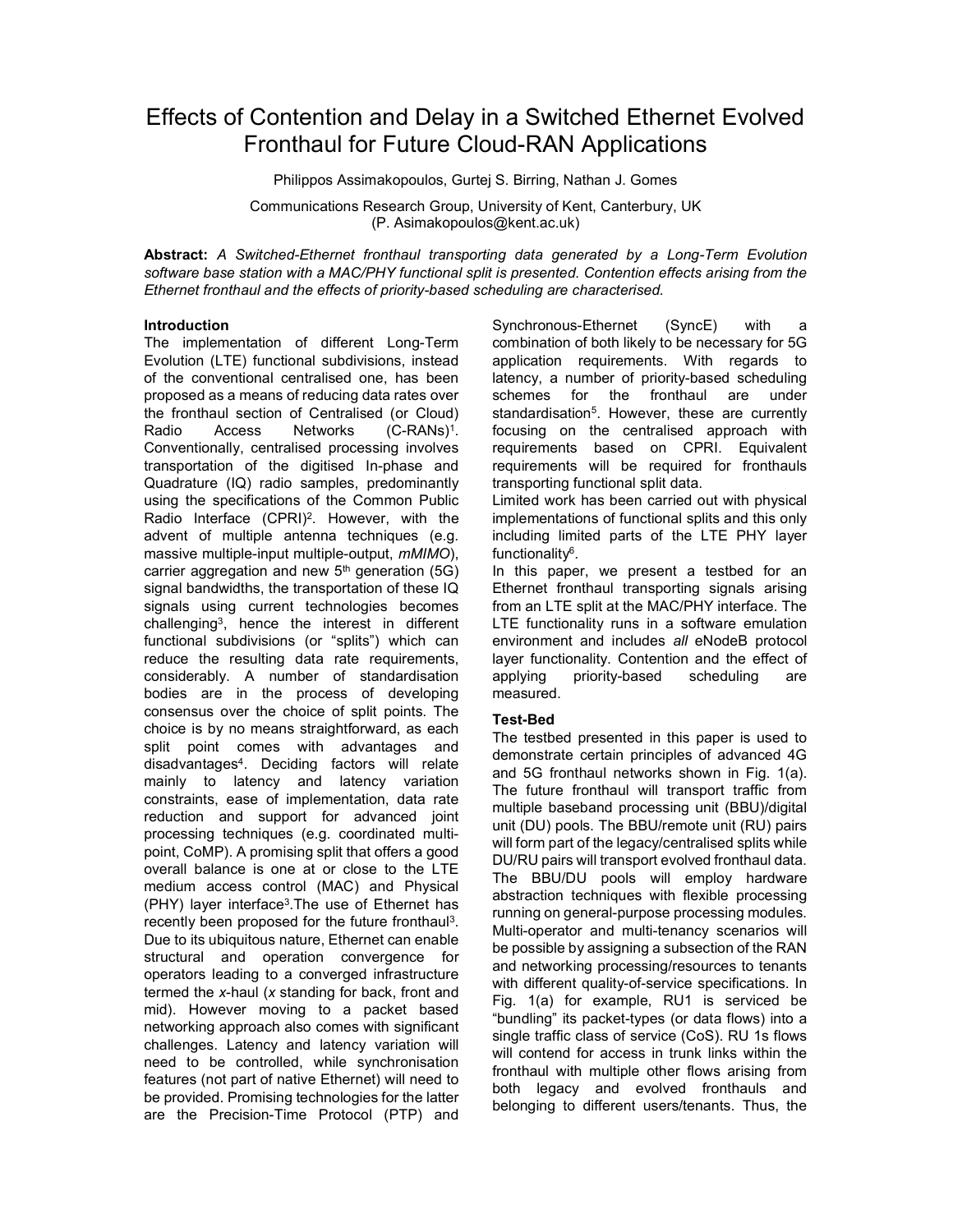

Fig. 1: (a) Advanced 4G and 5G fronthauling principles, (b) The Ethernet fronthaul testbed and (c) High-level view of the buffering stages and measurement interface points. CoS, Class-of-service; GPP, General-purpose processing; RRH, Remote radio head; NIC, Network interface card; IP, Internet protocol

contribution of RU1's data rate into the total utilisation of trunk links within the fronthaul can be very low. The testbed is shown in Fig. 1(b). The RAN processing modules are based on the open source OpenAirInterface software enviroment<sup>7</sup> The functional split is implemented at the MAC/PHY interface (before/after the forward error correction in the downlink/uplink direction). The DU implements all LTE layers down to and including the MAC layer (NAS, RRC, PDCP, RLC, MAC) while the RU implements the PHY layer. Internet protocol (IP) traffic is directly fed into the PDCP layer. The mapping between the MAC and PHY layers is carried out through a fronthaul interface library (FIL). The FIL performs all the necessary mapping/abstraction functions between the entities that are being split. It encapsulates the different flows using appropriate encapsulation formats. The produced flows are identified by packet-type and include system information (SI), downlink shared channel (DLSCH), random access response (RAR) and downlink control information (DCI). The latter in addition to carrying the cell DCI, that is transmitted over the air at the start of each subframe (1 ms transmission time interval, TTI), also acts as a MAC/PHY interface primitive carrier. The RU uses the information in the packet to set up its own state variables, based on the number of allocations and the number of packets expected for the current radio subframe. The receive (Rx) buffers are then configured appropriately to accommodate the different packets. In the uplink, for simplicity, a single packet-type is used to aggregate all data flows. A traffic generator is used to produce background traffic configured as one that would be produced by centralised splitting (albeit through generic IQ transport and not CPRI based) or by additional splits close to the MAC/PHY interface (bursty traffic). The receiver is a traffic mirror that reflects incoming traffic back to the traffic generator. The MAC/PHY split and background traffic flows are logically separated through virtual local area network identifiers (VLAN IDs) and are made to contend in the optical trunk link formed between two standard GbE (gigabit Ethernet) switches. All links are optical 1 GbE Ethernet.

#### Measurement Results

For the measurement results presented in this section, three UEs are attached to the network with a set application data rate per UE of 1.7 Mbps. The total DLSCH allocation per subframe is fixed to approximately 1000 Octets and is divided amongst the different UEs (note that DLSCH is the carrier of user-plane data). Fig. 2 shows the per-packet (including all packet-types) and per-subframe mean and standard deviation (STD) delays with bursty background traffic and two different packet sizes, here set at a constant 200 Mbps rate, so increasing burst size results in fewer (but larger) bursts in a given time interval. Fig. 3 shows the same results but with constant packet-rate background traffic, at a fixed data rate of 400 Mbps. The per-packet delay is measured between interface points 1 and 3 in Fig. 1(c). The per-subframe delay takes into account the processing time of each subframe and is measured at the same interface points but taking into account the first packet in each subframe (a DCI packet-type) at interface point 1 and the last packet for that same subframe (DLSCH, SI or RAR packet types) at interface point 3. The subframe delays are obviously larger than per-packet delays, with both traces following the same trend as burst size is increased. However, the opposite behaviour is seen in the STD results. The subframe delays have smaller STD than the per-packet results. This is the case even for the baselines (i.e. without background traffic) and is a result of the packet-types having different packet lengths (and therefore different serialisation delays). In addition, the traces of per-packet and per-subframe STDs converge with larger burst size and converge faster for the larger packet sizes. Similar trends are observer for the CPR results of Fig. 3. The reason behind this behaviour is that contention in the network will tend to absorb delays in between the packets that make up the subframe. Fig. 4 shows delay results of the individual packet types and the subframes with and without priority-based